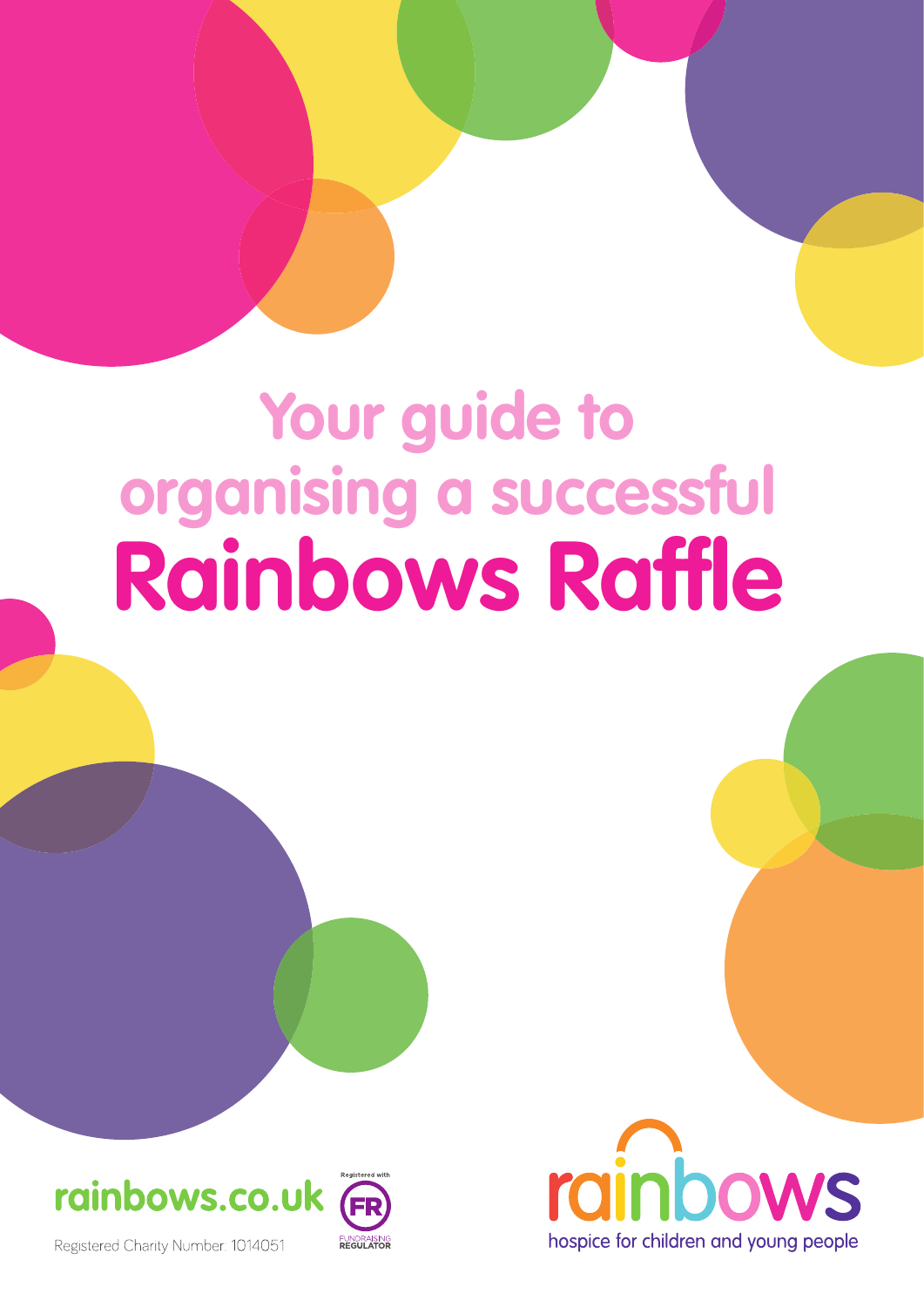### **Contents page**

| What is a raffle?                 |    |
|-----------------------------------|----|
| Step-by-step guide                | 3  |
| How we can help?                  | 4  |
| <b>Advice on getting prizes</b>   | 6  |
| Selling tickets and making money  |    |
| <b>Some important information</b> | 8  |
| <b>Raffle registration form</b>   | 10 |



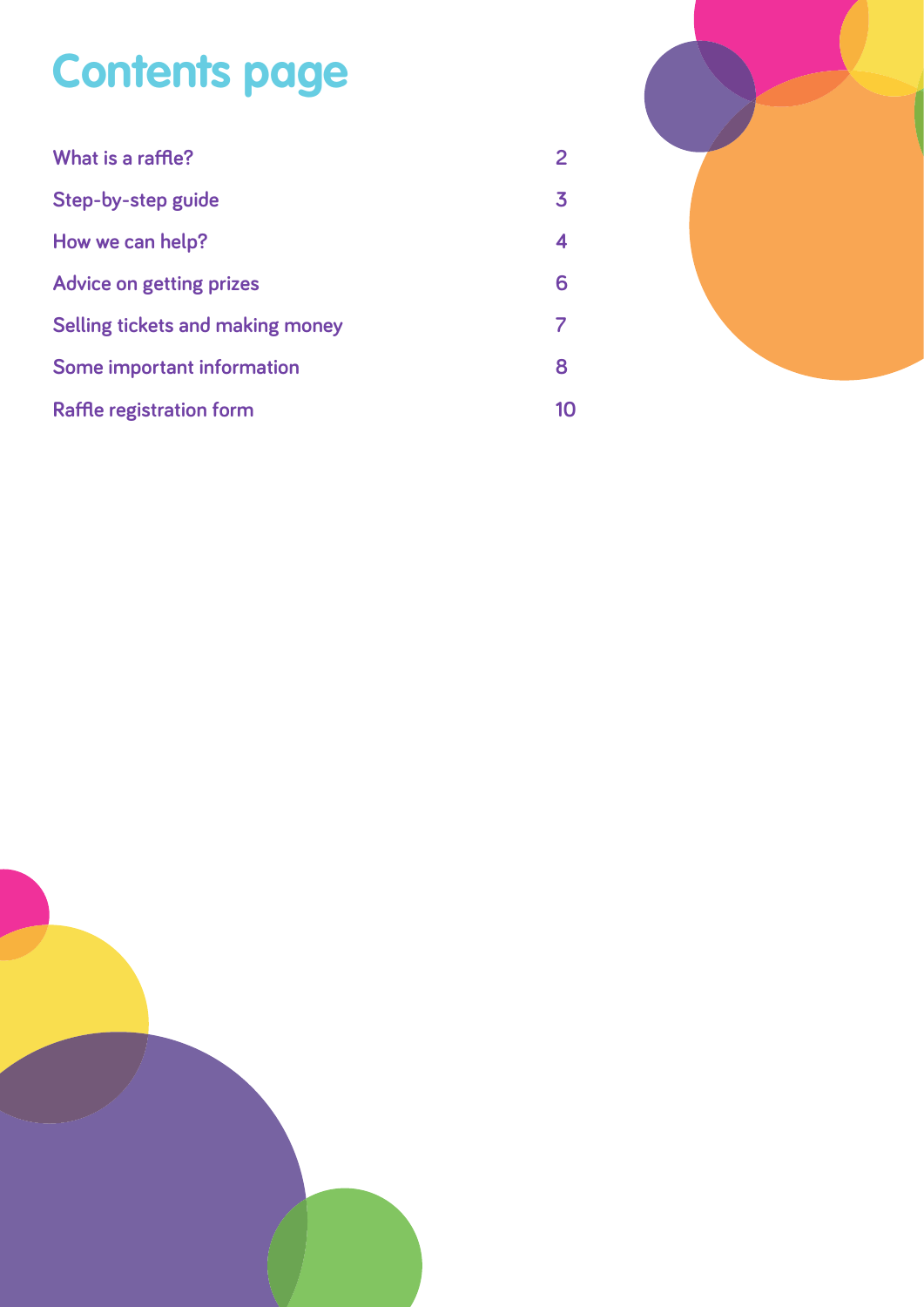### **What is a raffle?**

There are two types:

#### **The incidental raffle**

This is the simplest kind of raffle. Run as an activity at a event, the tickets are either sold at the event, or sold at the venue in advance. Winning tickets are drawn during the event.

This raffle could be run during your afternoon tea, school fete, dress down day or charity ball, for example. You could make your own tickets or use cloakroom tickets that you can get in most stationers or pound shops. There are just a few simple rules with these type of raffles, which are:

- The selling of tickets must take place at the event or if sold in advance at the venue itself.
- All tickets must cost the same amount, i.e. you cannot sell five £1 tickets for £4.
- Children under 16 cannot sell or buy tickets.
- Winners must be notified. usually during the event itself or immediately afterwards.

#### **Small society raffle**

Small society raffles (also known as society lotteries) are promoted for the benefit of a non-commercial society i.e. for a charity like Rainbows. You may recognise small society raffles as the ones where tickets generally come in books of 5 or 10, you are asked to write your name and address on the ticket stubs and you keep the larger portion of the ticket as proof of entry.

These raffle tickets can be sold in advance of the draw date over a longer period of time. The draw can also be advertised to the general public. There are rules and regulations around this type of raffle, and there are costs associated with the printing of the tickets.

See Terms and Conditions on page 8.

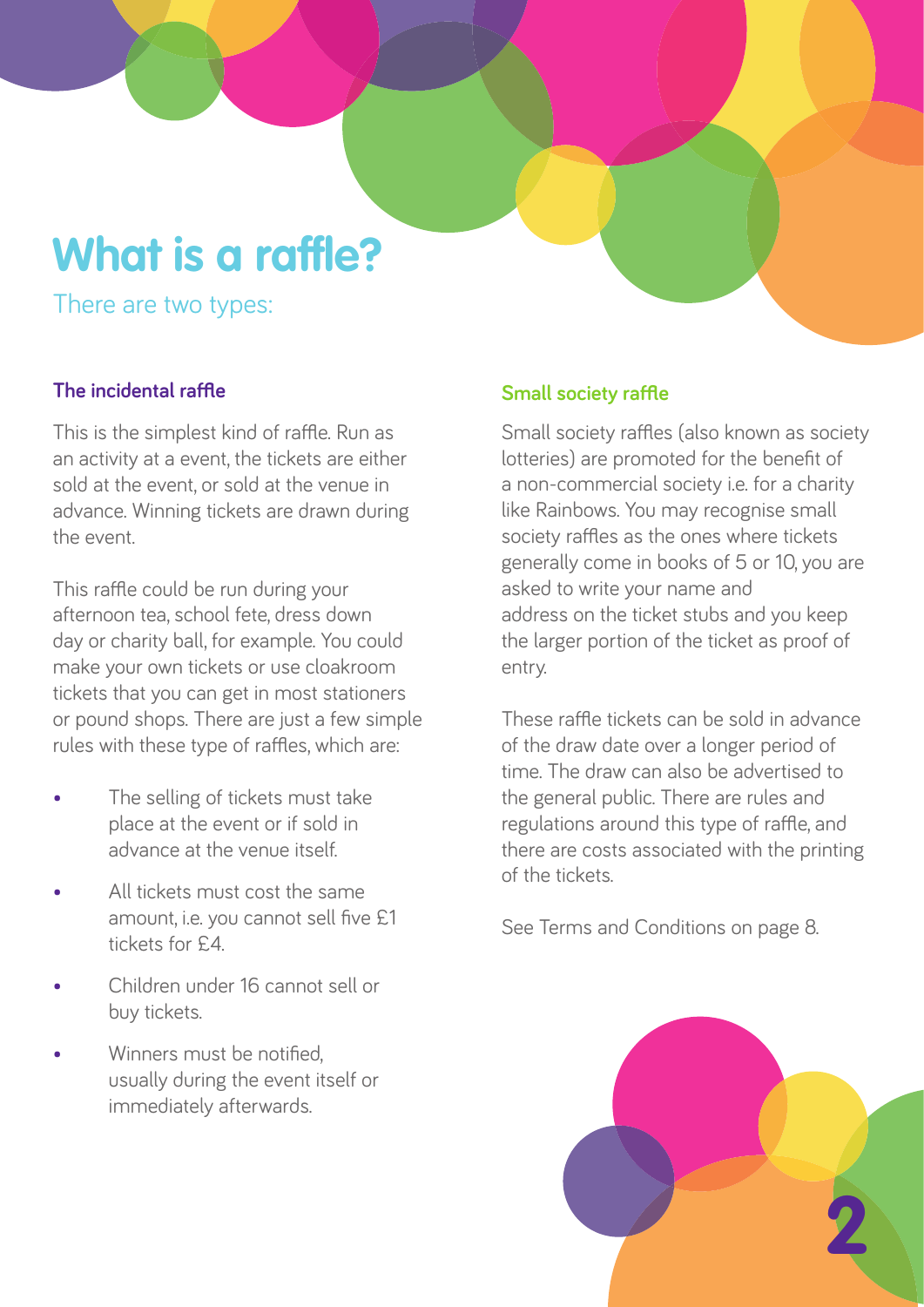### **Decide which raffle you want to do?**

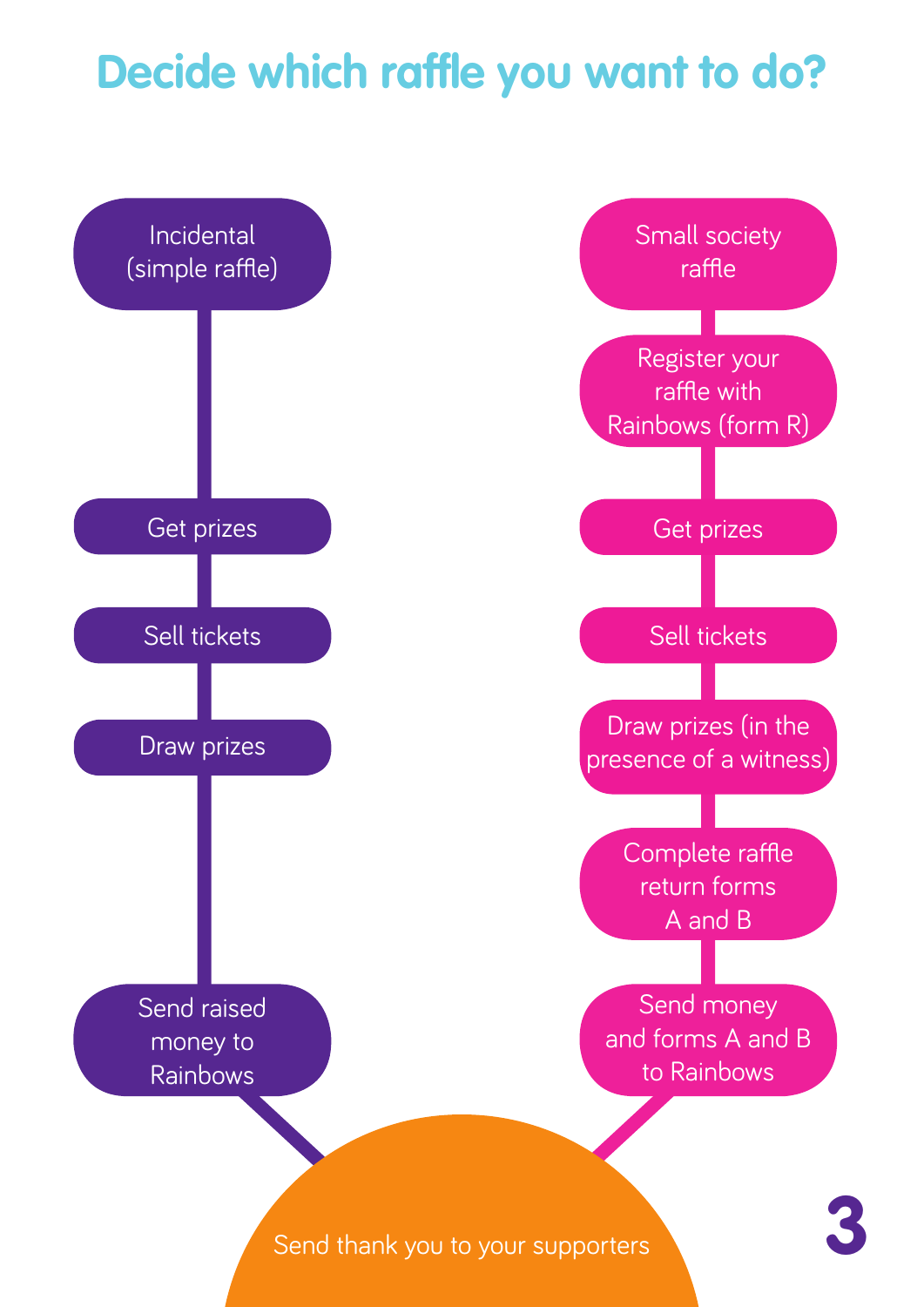### **I would like to organise an incidental raffle. Can Rainbows help me do this?**

Organising an incidental raffle is really easy and you probably will not need any help from Rainbows. However we can provide you with a letter of authority to help you get prizes.

**4**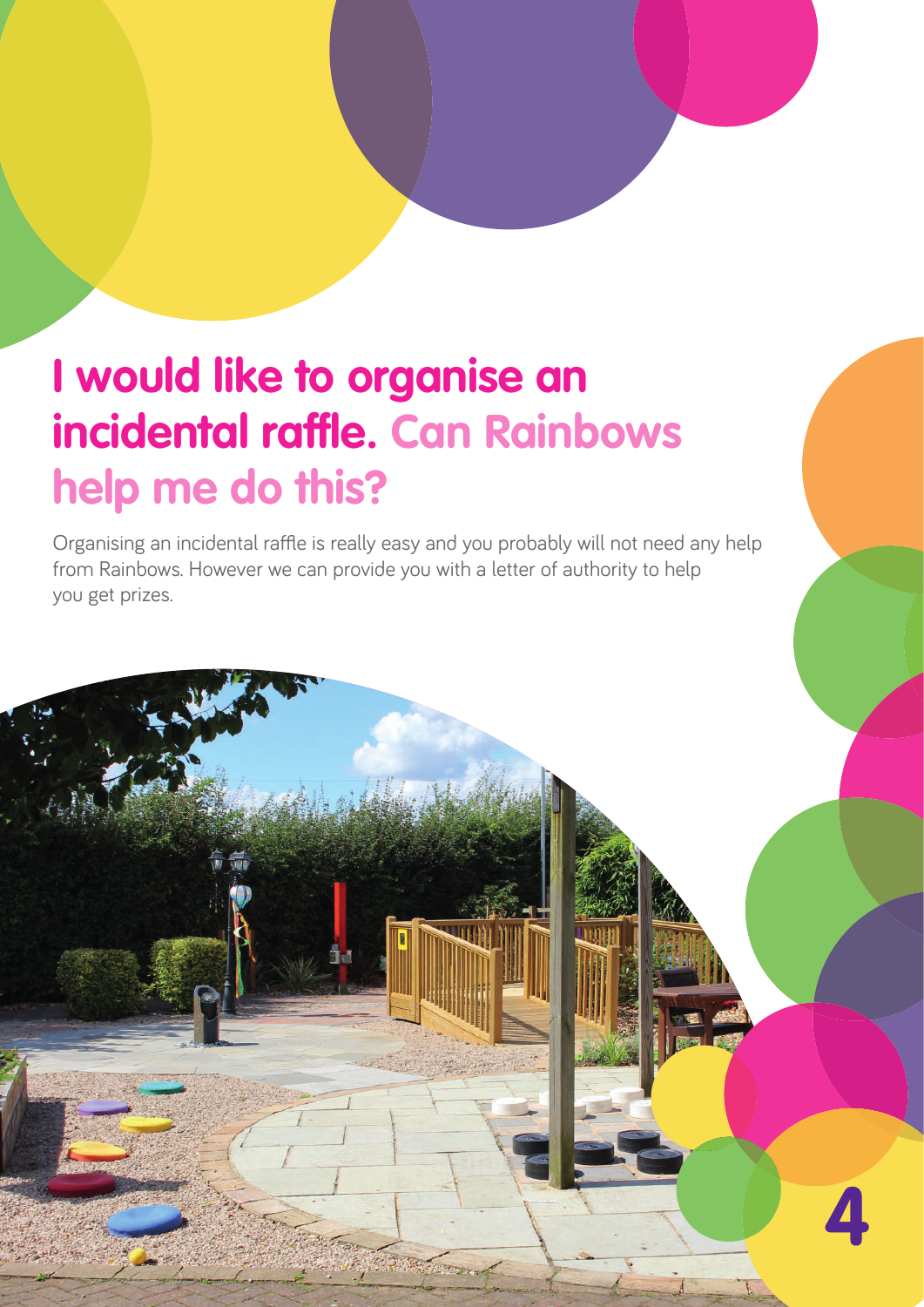### **I would like to organise a small society raffle. Can Rainbows help me do this?**

Yes we can. To make it as straightforward and simple as possible for our supporters to arrange this kind of raffle, we can put together a bespoke information pack for your Rainbows raffle. This will include:

- Pre-printed books of tickets and labels to add specific details about your raffle
- Posters to help you promote and advertise your raffle
- A simple guide of the do's and don'ts (for example you have to be over 16 to both sell and buy raffle tickets)
- A validation letter, so when you are asking for raffle prize donations you can reassure local businesses you are fundraising for Rainbows. This will hopefully help you source more fabulous prizes!
- Balloons, banners and leaflets
- Inspiring stories so when you are asking people to buy a ticket for your raffle, they know exactly what their money is supporting

Please complete the raffle request form at the end of this booklet (page 10) or give us a call on **01509 638049**

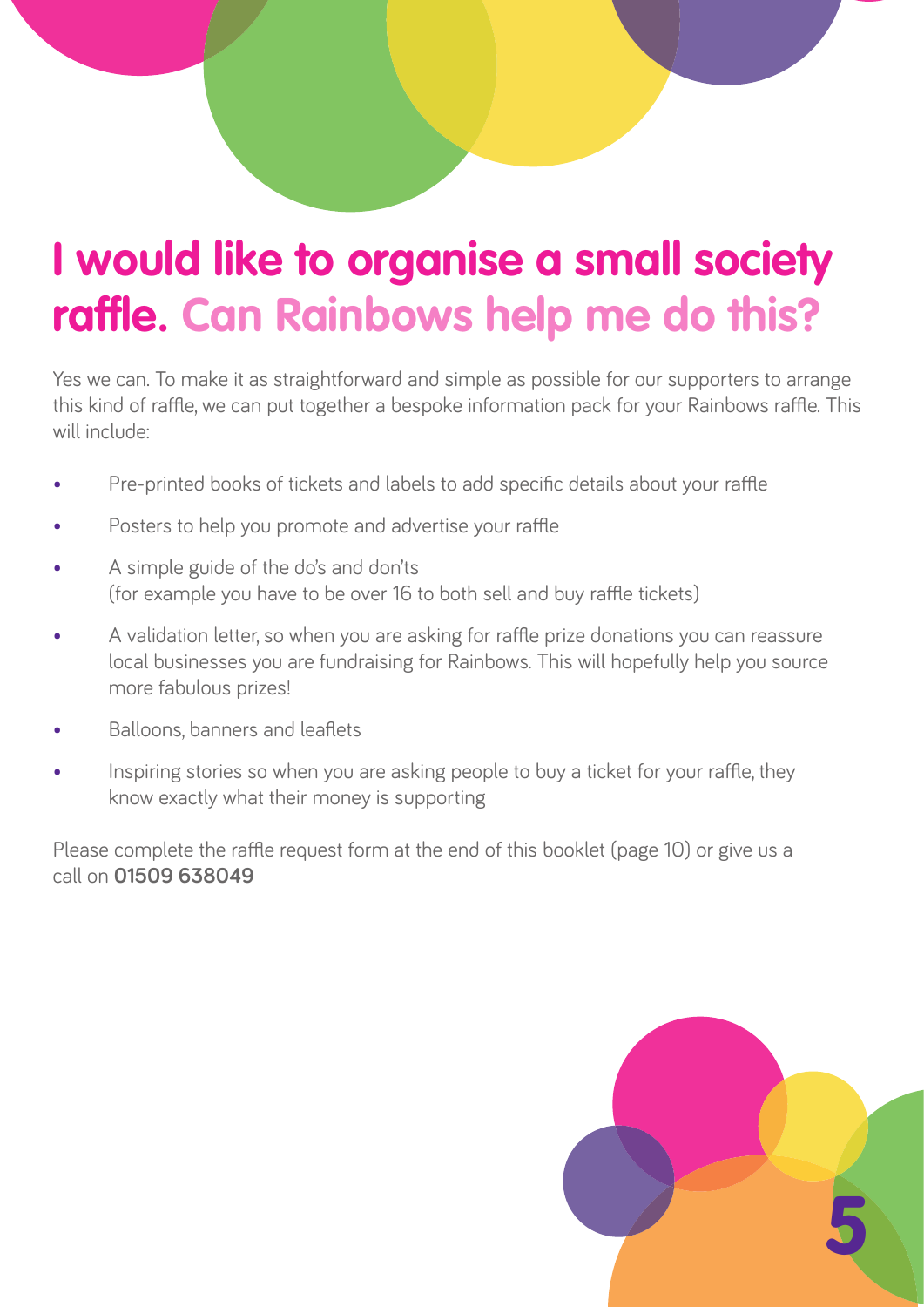## **Advice on getting prizes**

Don't buy prizes –ask people to donate them. This will maximise the amount of money that comes directly to Rainbows.

**Plan ahead** - start asking for raffle prizes early to ensure you leave

yourself enough time before you need them (if you are running a small society raffle, this will ideally be a minimum of 3 months before the draw date). Keep in mind any prizes with expiry dates, such as concert tickets or use by dates on food items.

**Use your contacts** - consider your local connections and networks. Who do you know that could help you? Who in the local area supports charities in this way or has the capacity to? You will have more success where you have a relationship already if they are local to you.

**Be personal** – a phone call is always a much better way to make contact and build a relationship. If you plan to make initial approaches in writing, make it personal and try to find a named contact.

**Consider your target audience** – when asking for prizes, try and source prizes that will appeal to your audience. Don't have too many prizes, quality is more important than quantity. The top three prizes are the most important and need to stand out as great prizes. The other prizes can be smaller and of less value or interest.

**6**

**Think creatively** - don't just look for items, think outside the box and ask for services. For example, a personal training session or a cookery lesson would appeal to many as a worthwhile prize to win and may help to engage a different kind of local business.

**Getting prizes** - Be sure to agree on any terms and conditions before you accept a prize that has been donated. Establish whether there are any restrictions. Make sure these are shared with the winners too.

**Offer back** - make sure you explain what you can offer them in return for their donation. For example, you may be able to offer a 'thank you' in the event programme or a mention on the night – but be careful not to over promise.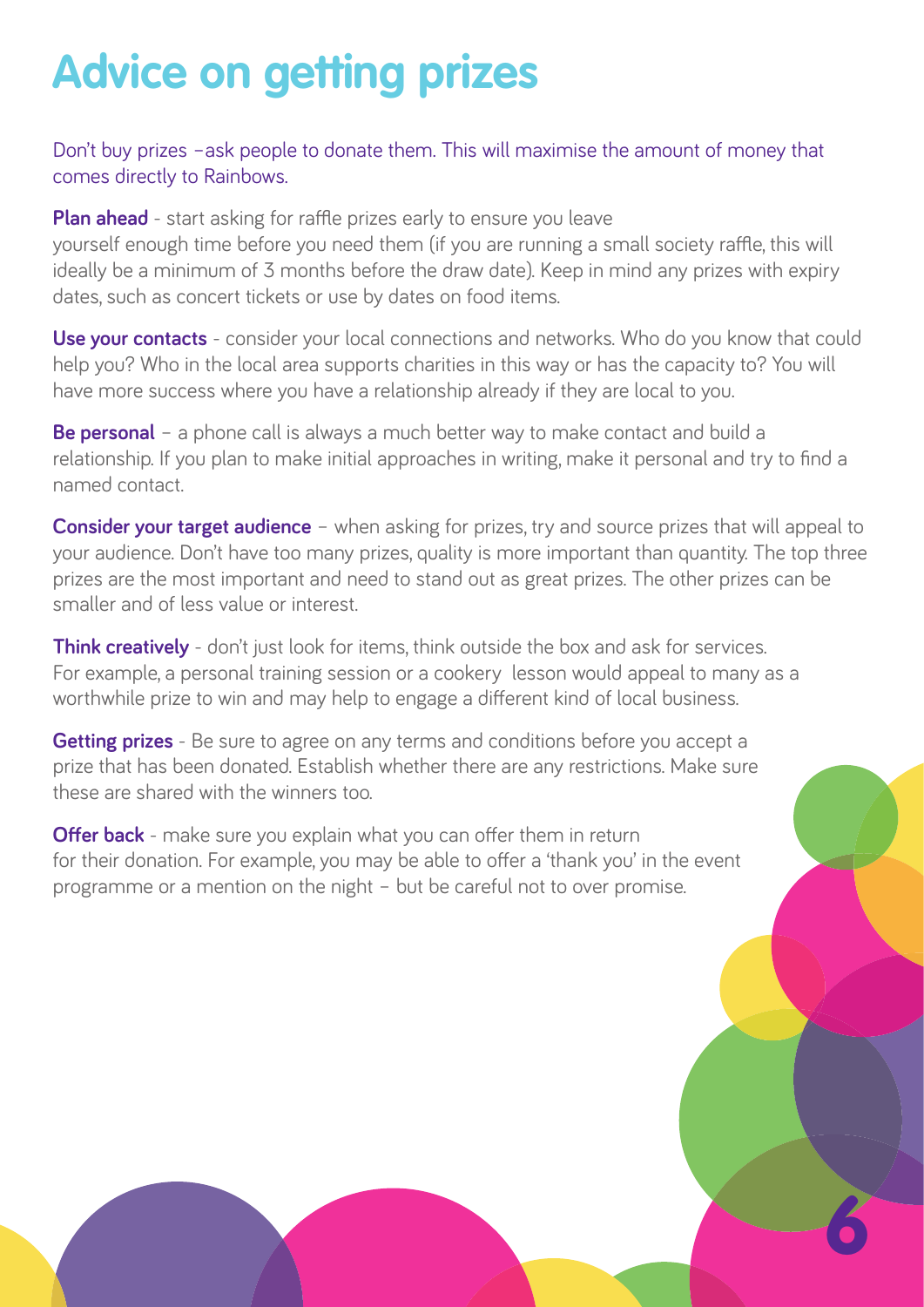### **Selling tickets and making money**

- The more people you can tell about your raffle the more chance you have of selling tickets. Design and print posters, create a Facebook page, or send an email round your workplace encouraging everyone to buy a ticket for example.
- If selling tickets at an event, display the prizes prominently to boost interest in your raffle on the day.
- Selling tickets to friends and family? Why not ask them to sell a book or two to their friends as well.
- Be assertive, most people will buy a ticket if asked nicely!
- Take tickets to groups and clubs you attend, the workplace and gatherings of family and friends.
- Think about the prizes you have to offer, who might want to win them? Target the right audience

#### **More questions about this or other fundraising?**

#### **Contact our Supporter Care Team:**

01509 638049 or supportercare@rainbows.co.uk

Thank you for your amazing support. We look forward to hearing from you and all about your fundraising raffle plans!

**7**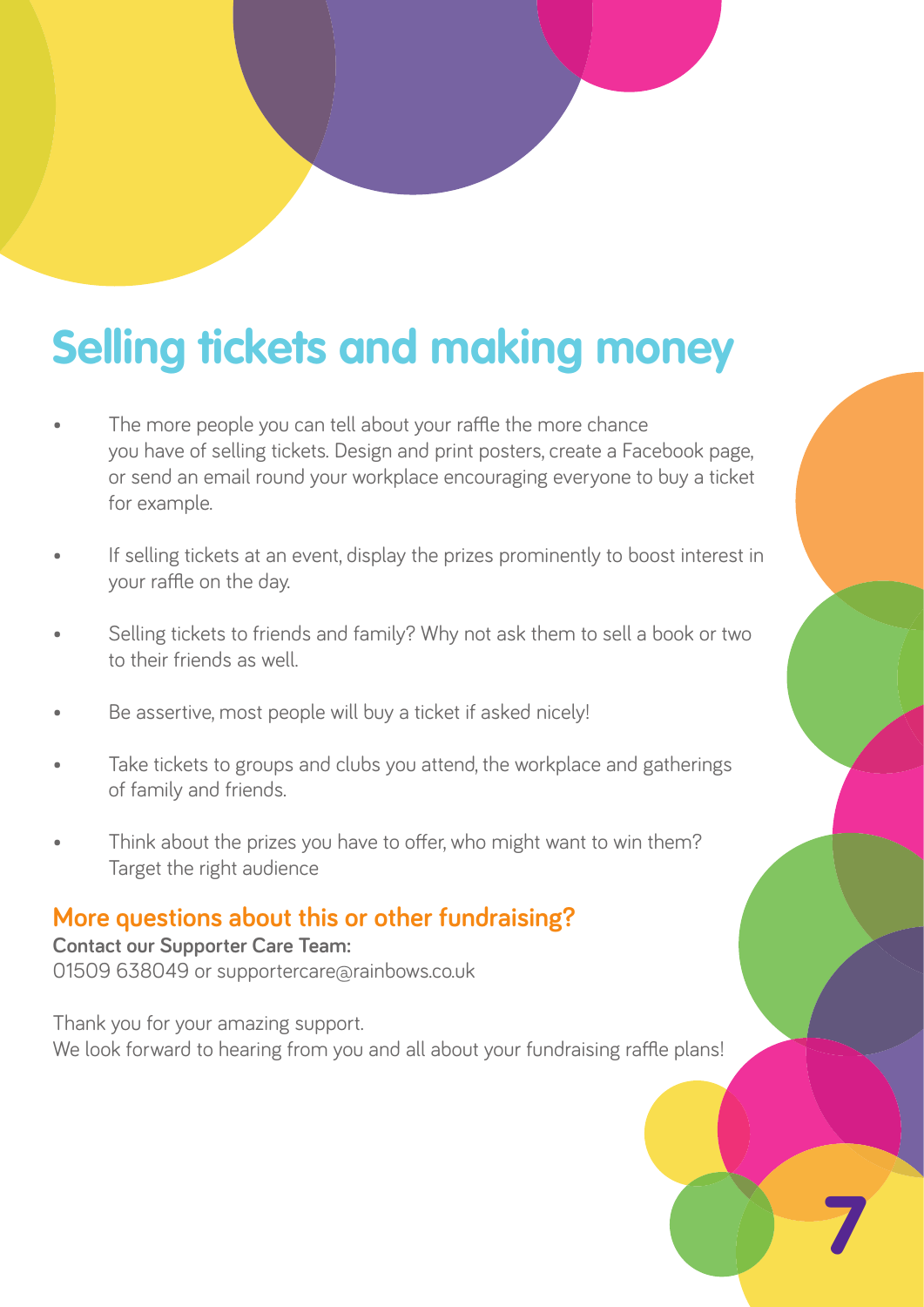### **Some important information to read before you run your raffle**

(Terms and Conditions for small society raffles only)

Rainbows Raffles are ran on behalf of Rainbows Hospice for Children and Young People, Rainbows Raffles will be operated as a small Society Lottery under the Gambling Act 2005 as amended ("the Act") and is licensed by The Gambling Commission.

The raffle is promoted by the sponsoring organisation/individual and conducted for the benefit of Rainbows Hospice for Children and Young People.

By entering the raffle participants agree to be bound by these rules.

#### **Definitions:**

"**Act**" The Gambling Act 2005 "**Draw**" The process by which winners are selected "**Member**" An individual who has bought a raffle ticket "**Rules**" The rules of the Rainbows Hospice for Children and Young People raffles as set out below and amended from time to time "**Chance**" The entry into the raffle "**Rainbows**" Cope Children's Trust trading as Rainbows Hospice for Children and Young People "**You**" Organisation or Individual who has responsibility for the raffle

#### **Entry into the raffle**

The raffle is promoted in accordance with the Act, as amended, throughout Great Britain. In order to comply with the Act, during the purchase of raffle chances you will be required to confirm that: (a) You will ensure that all Members are at least 16 years of age.

(b) No raffle chances will be sold by anyone under the age of 16

(c) You will not allow Members to buy or claim to buy Raffle Chances on behalf of any other person.

If, upon winning any prize in the raffle, Members are not able to prove that they have met the criteria specified in Rules (a) (b) and (c) above then they will not be entitled to receive that prize.

In order to comply with the Act, raffle chances that have been purchased and entered into the draw for which they were intended are prohibited from being subsequently refunded.

By agreeing to these terms and conditions for a Rainbows Raffle you agree to be bound by the Rules, and applicable provisions of the Act and any relevant regulations made there under from time to time. **8**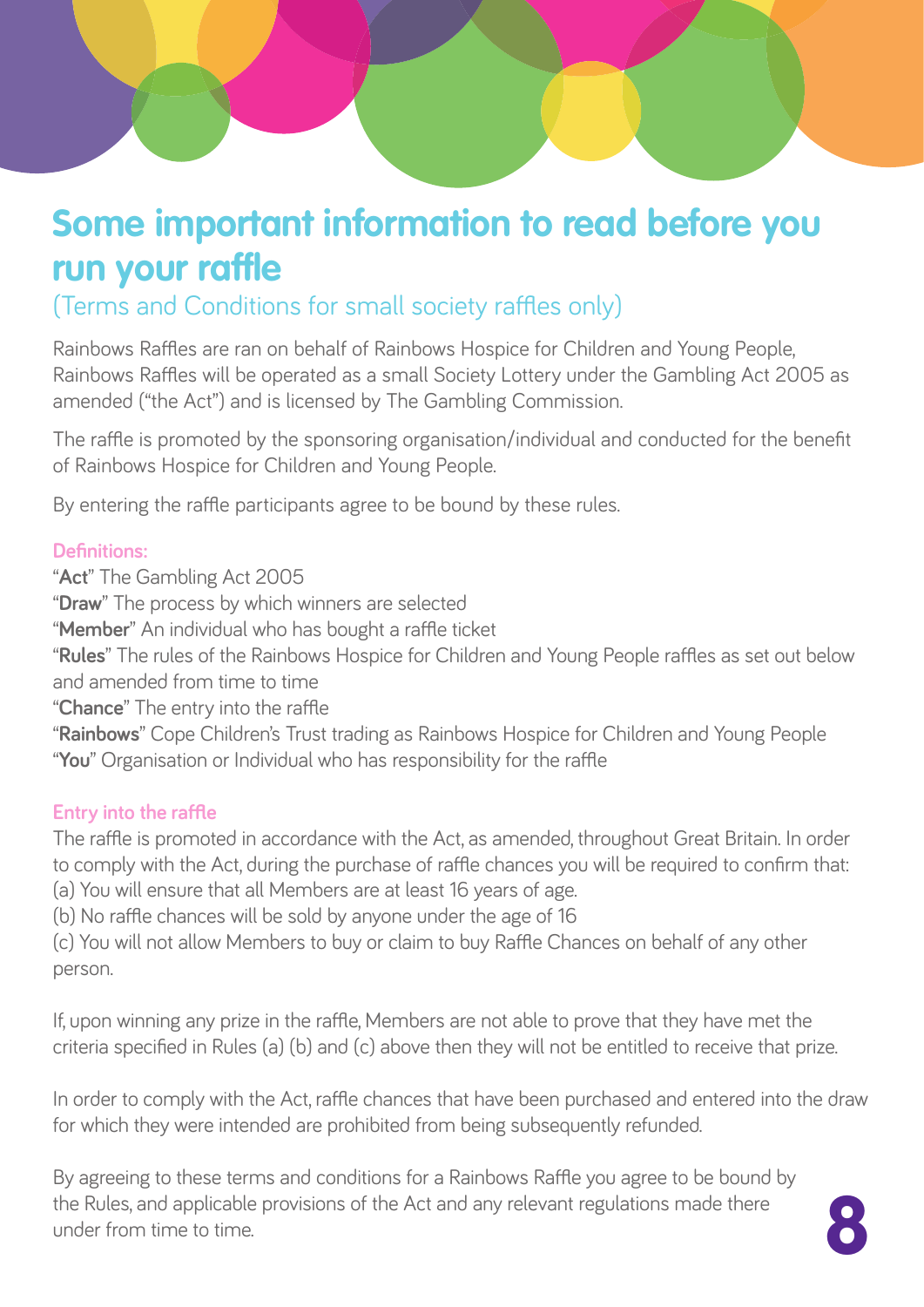Rainbows shall not be liable for any loss or damage (including loss of the opportunity to enter the raffle and/or the right to receive a prize) suffered by you or a member if you or they have not complied with the Rules. The Rules may be amended by Rainbows from time to time. All raffles are a form of gambling. Participants are encouraged to gamble sensibly. Should gambling become a problem we recommend members contact the Gamble Aware helpline on 0808 8020 133 or visit the website on www.gambleaware.co.uk.

#### **Liability**

Rainbows shall not be liable to raffle organisers or participants for any loss or damage suffered by you arising from:

- Any failure to enter a member's Chance into the Draw
- Any event beyond the reasonable control of Rainbows

Rainbows shall not be liable to you in contract, tort, negligence or otherwise for any indirect or consequential loss suffered by you in relation to your participation in the Rainbows Raffles (including loss of the opportunity to enter the raffle and/or the chance of winning a prize).

#### **Complaints**

Any complaints relating to the raffle should be sent in writing to Rainbows Hospice for Children and Young People, giving full details of the complaint and supporting documentation.

#### **Privacy**

Rainbows is committed to protecting your privacy. Data that we collect from you is used lawfully in accordance with the Data Protection Act 1998 and is used solely for the purpose of processing purchases of Raffle Chances, subsequent entry into the raffle, and informing your members if they have won a prize.

All data relating to raffle participants must be securely disposed of following the draw or returned to Rainbows for disposal.

Rainbows and any raffle host will not sell, rent or grant access to any of the personal data collected about raffle participants to any third parties without their express prior permission.

#### **Proper Law and Jurisdiction**

The Laws of England and Wales shall govern the interpretation and/or enforcement of these Terms and Conditions and all entrants hereby submit to the exclusive jurisdiction of the English courts.

#### **Contact Address**

All correspondence should be sent to the following address: Rainbows Hospice for Children and Young People Lark Rise, Loughborough, Leicestershire, LE11 2HS